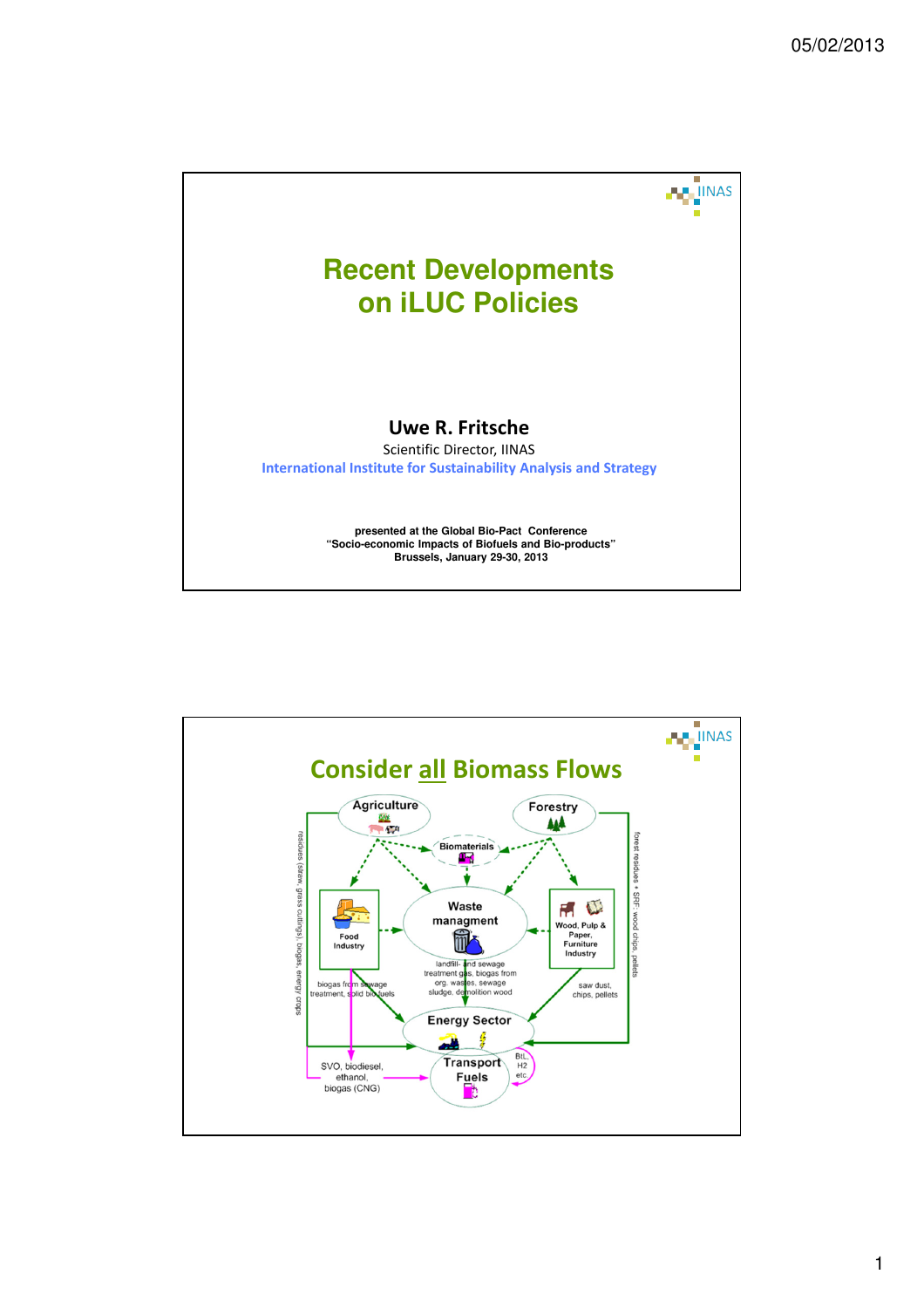

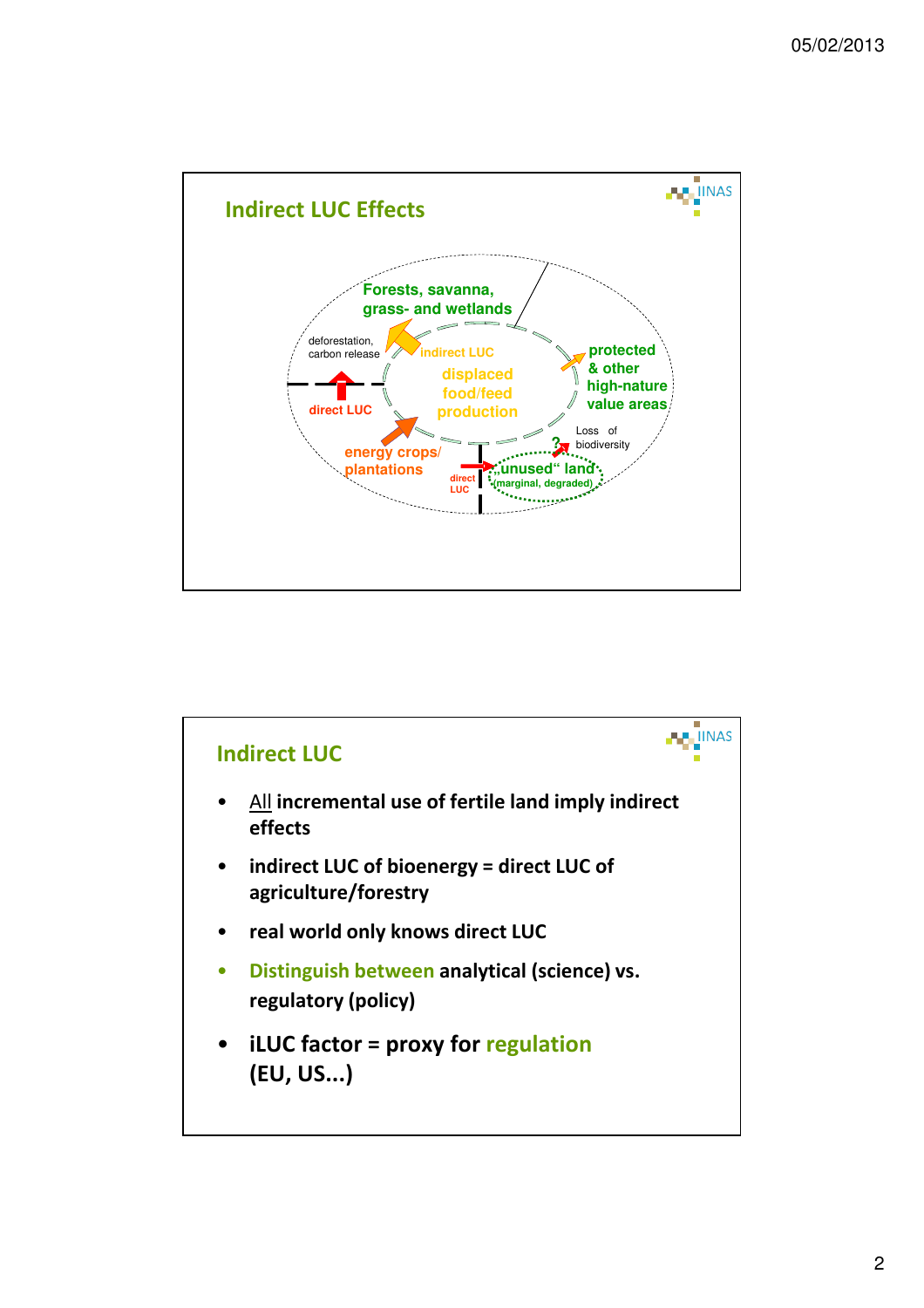

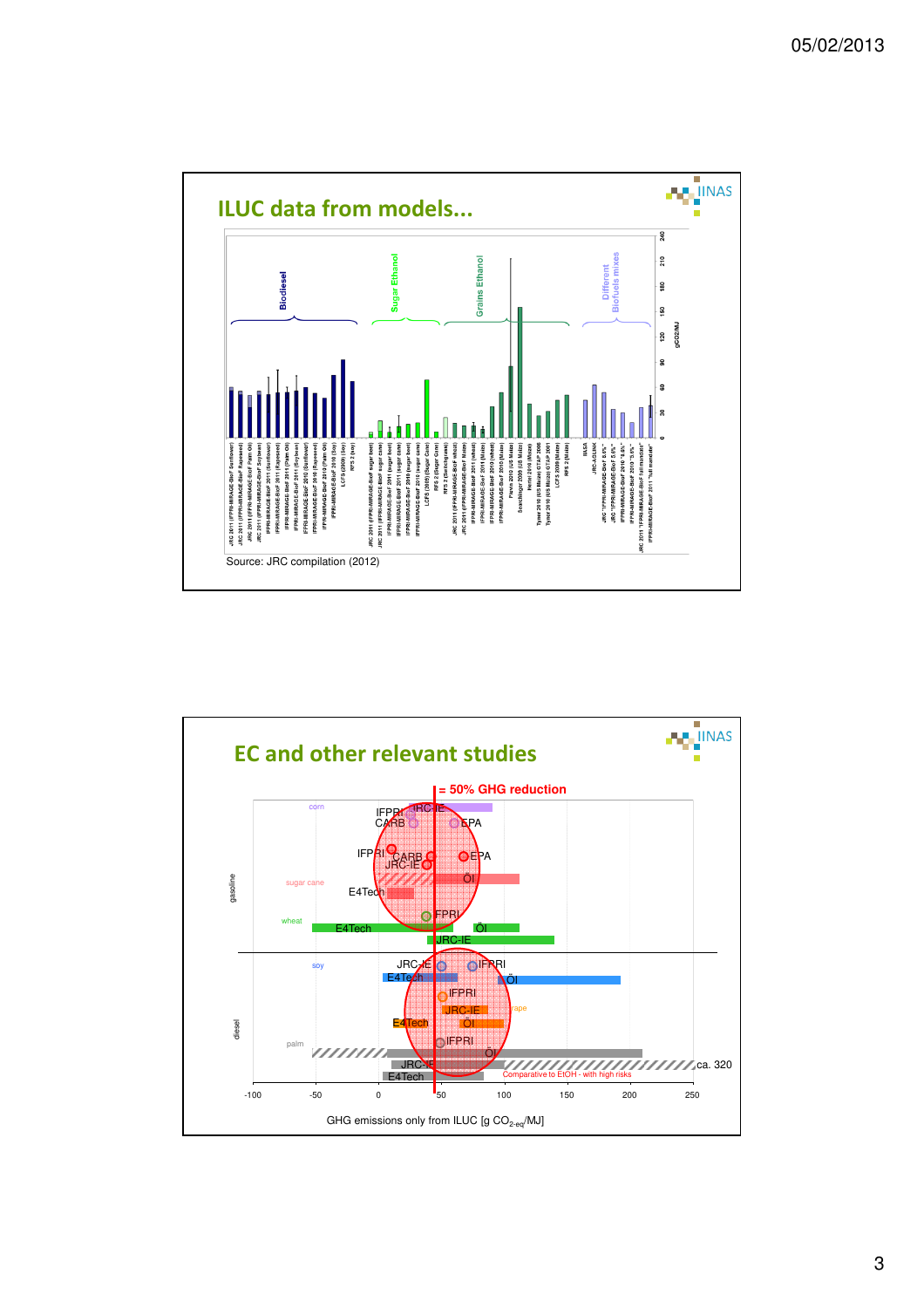

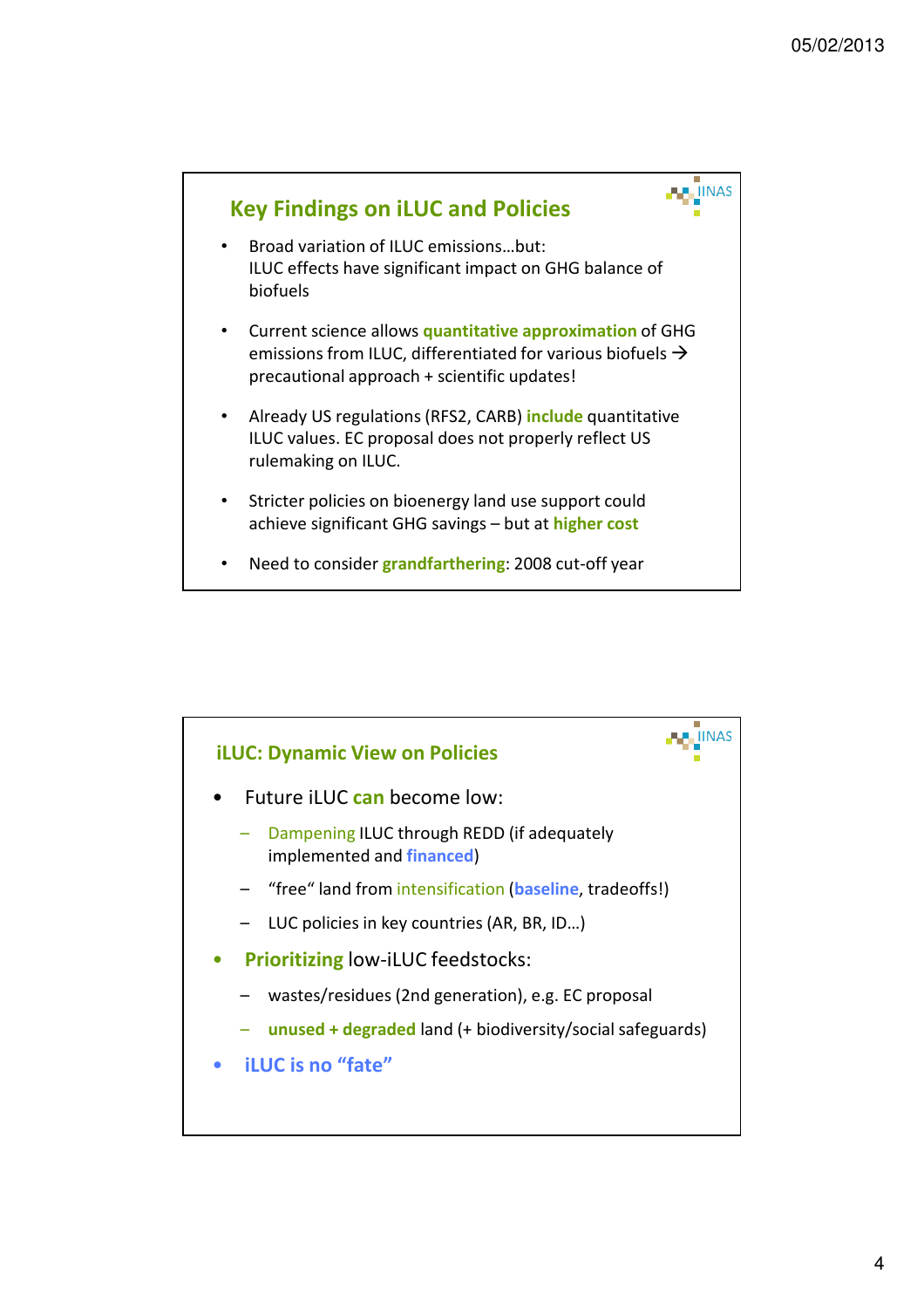| Land type                               | Area                                  | energy          | reference                   |
|-----------------------------------------|---------------------------------------|-----------------|-----------------------------|
| degraded land                           | 0.4-0.6 billion ha                    | 8 - 110 EJ/a    | Hoogwijk et al.<br>(2003)   |
|                                         | 2.50 billion ha (19%<br>of land area) | $\sim$ 500 EJ/a | Metzger/<br>Hüttmann (2009) |
| abandoned land                          | 0.4 billion ha                        | $27$ EJ/a       | Field et al. (2008)         |
| marginal and<br>degraded land           | $1.1 - 1.4$ billion ha                | 150-200 EJ/a    | Cai, Zhang, Wang<br>(2011)  |
|                                         |                                       | 90 $EJ/a$       | <b>Wicke (2011)</b>         |
| water-scarce, marginal + degraded lands |                                       | 70 EJ/a         | <b>ECN et al. (2009)</b>    |

**Data given for global data without ground truthing – country studies show:**  correction factor needed, i.e. approx 20% conservative estimates realistic

**up tp 5% of global energy demand**

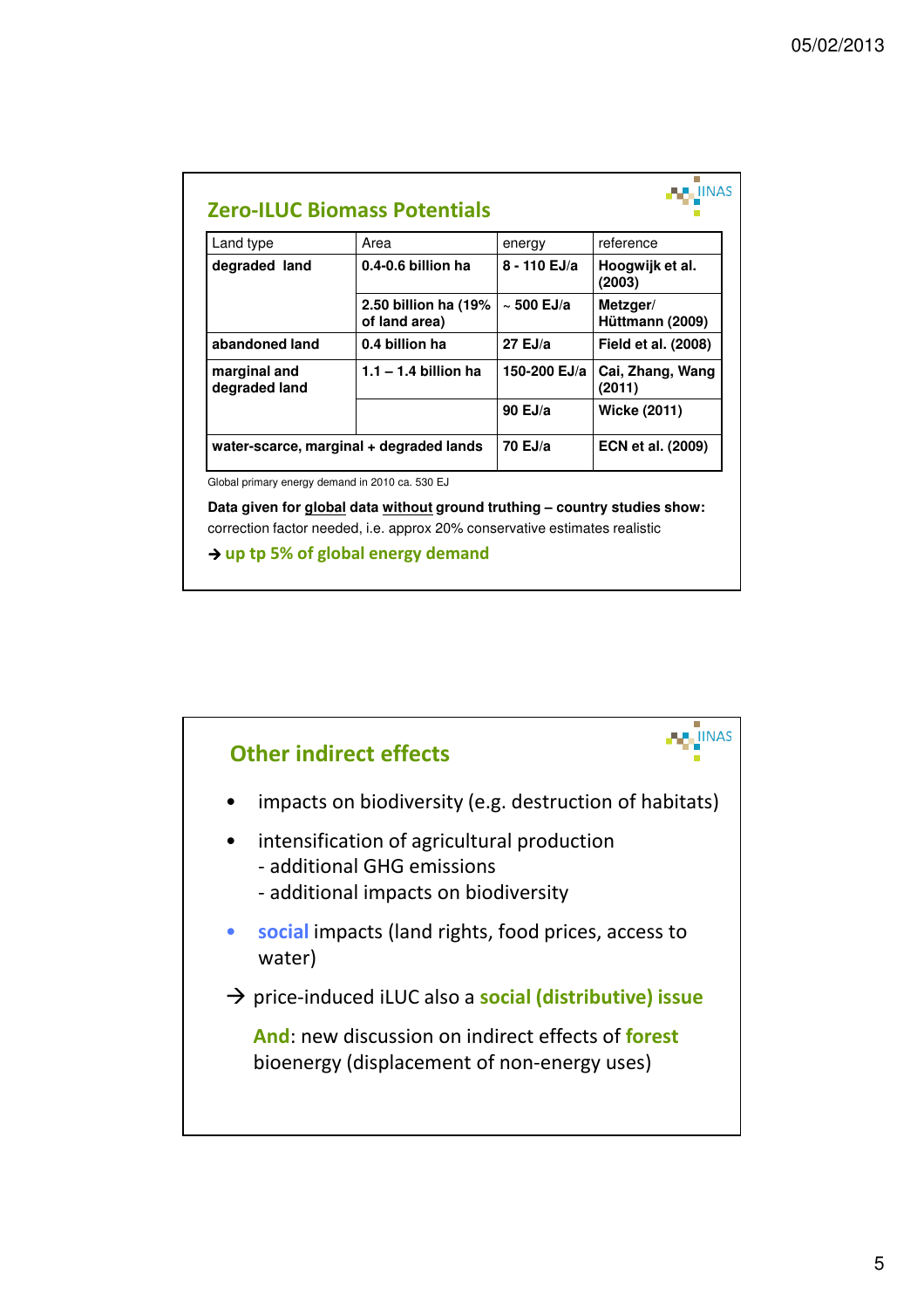